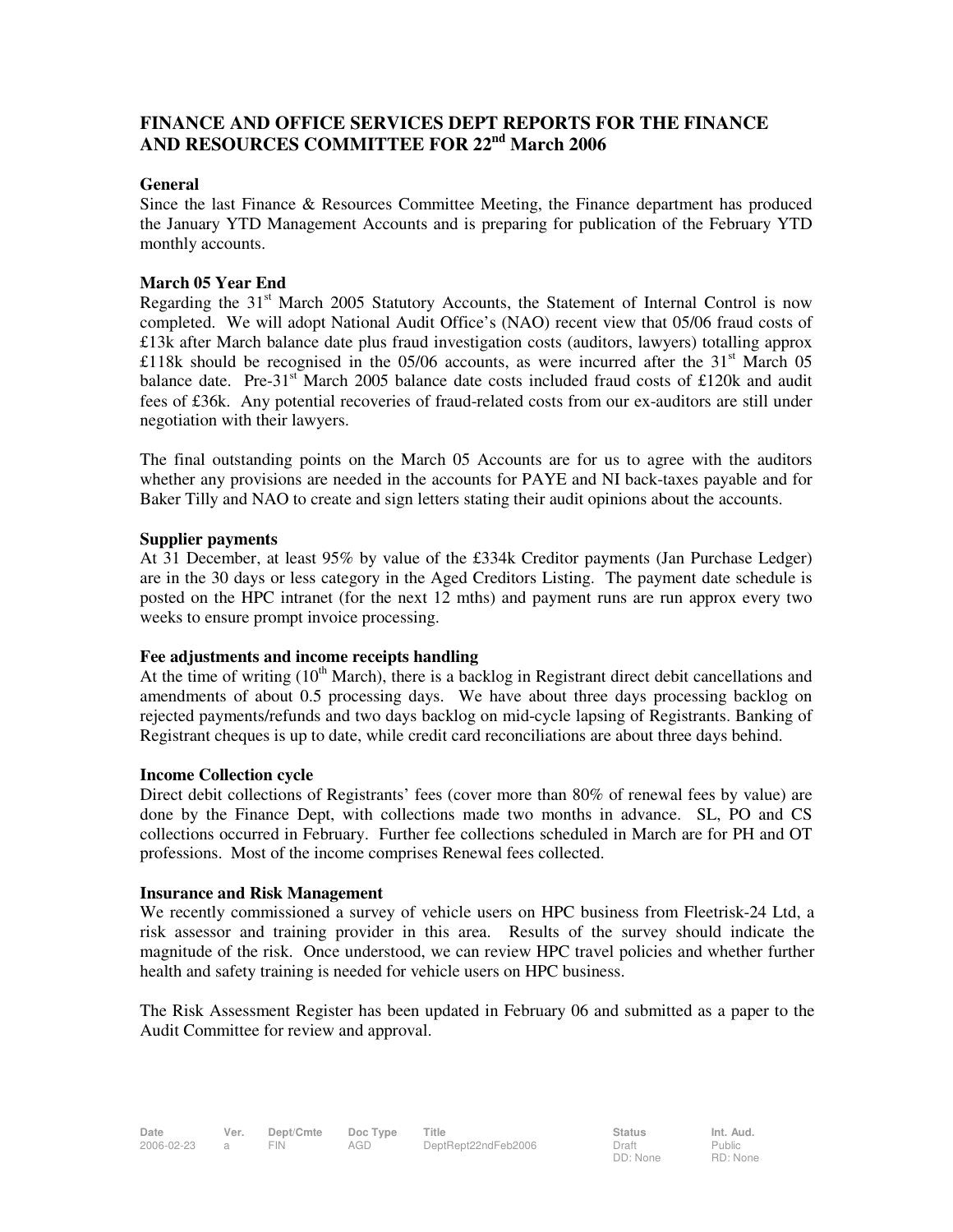### **Funds under Management**

At  $9<sup>th</sup>$  March, the Business Reserve account balance was £0.63M, earning an interest rate of approx 2% per annum. A further £3.6M is invested in the Money Market on a rolling fortnightly basis, earning 4.2% per annum.

At the time of writing, NatWest and HSBC are active Money Market providers for HPC. There is still some proof of identification paperwork to provide to Barclays in order to activate them as an HPC Money Market provider. There are no bank loans outstanding. Approx  $£1.5M$  is also invested with Carr Sheppards Crosthwaite, professional fund managers in a fund portfolio.

We are in compliance with the Reserves Policy level Committee-approved in November 2005.

### **Employee Training**

Three Finance staff are enrolled in part-time, after hours CIMA courses (professional accountancy qualification) at present. Staff also attend Tax and Payroll update courses as required.

### **Significant Financial Projects/Issues (next few mths)**

- Publication of the  $31<sup>st</sup>$  March 2005 accounts and preparation for the 2005/06 Financial Year End.
- Implementation of various Employment tax changes (contracts and payment) in time to "go live" from  $6<sup>th</sup>$  April - refer separate paper.
- Resolution of VAT issues outstanding on 22-26 Stannary St refer separate paper.
- Seek Committee, Council and Parliamentary approval to raise the International Scrutiny Fee to £350 per application from 1<sup>st</sup> January 2007 – refer separate paper.
- Avoid a significant backlog of Registrant payment rejections, balance adjustments and midcycle lapses building up.
- Action outstanding insurance issues, including Fleet-risk assessment (vehicle drivers).
- Implement HMRC online PAYE filing and Bulk Letter Generation projects in March 2006.
- Update the Financial Procedures manual, reconcile SAGE suppliers to authorised supplier list and encourage greater role cross-training within the department, to minimise person risk.

#### **Employee Issues**

There is a team of five full-time employees in the department. Person-cover risk is an ongoing issue while financial procedure documentation is outdated. Temp staff are periodically hired to cover for permanent staff on leave and to help clear work backlogs (to maintain service levels). The new permanent Purchase Ledger Officer started work on 7<sup>th</sup> March.

#### **Old CPSM Pension Scheme Wind Up**

The Chief Executive and Finance Manager met with the Pension Wind-Up Manager/Professional Trustee of the old CPSM Pension fund (now under Capita Hartshead's management and control) in late February. The purpose of the meeting was to ascertain the timing of the CPSM pension scheme wind-up, get an update of the steps involved and receive an indication of a likely pay-out to HPC from residual scheme funds.

We were informed that by about June 2006, the financial position of the scheme should be known with certainty, after the fund is re-valued and agreement reached between Capita Hartshead and Scottish Life about likely pay-outs to members. The pension scheme members would then need

Public RD: None